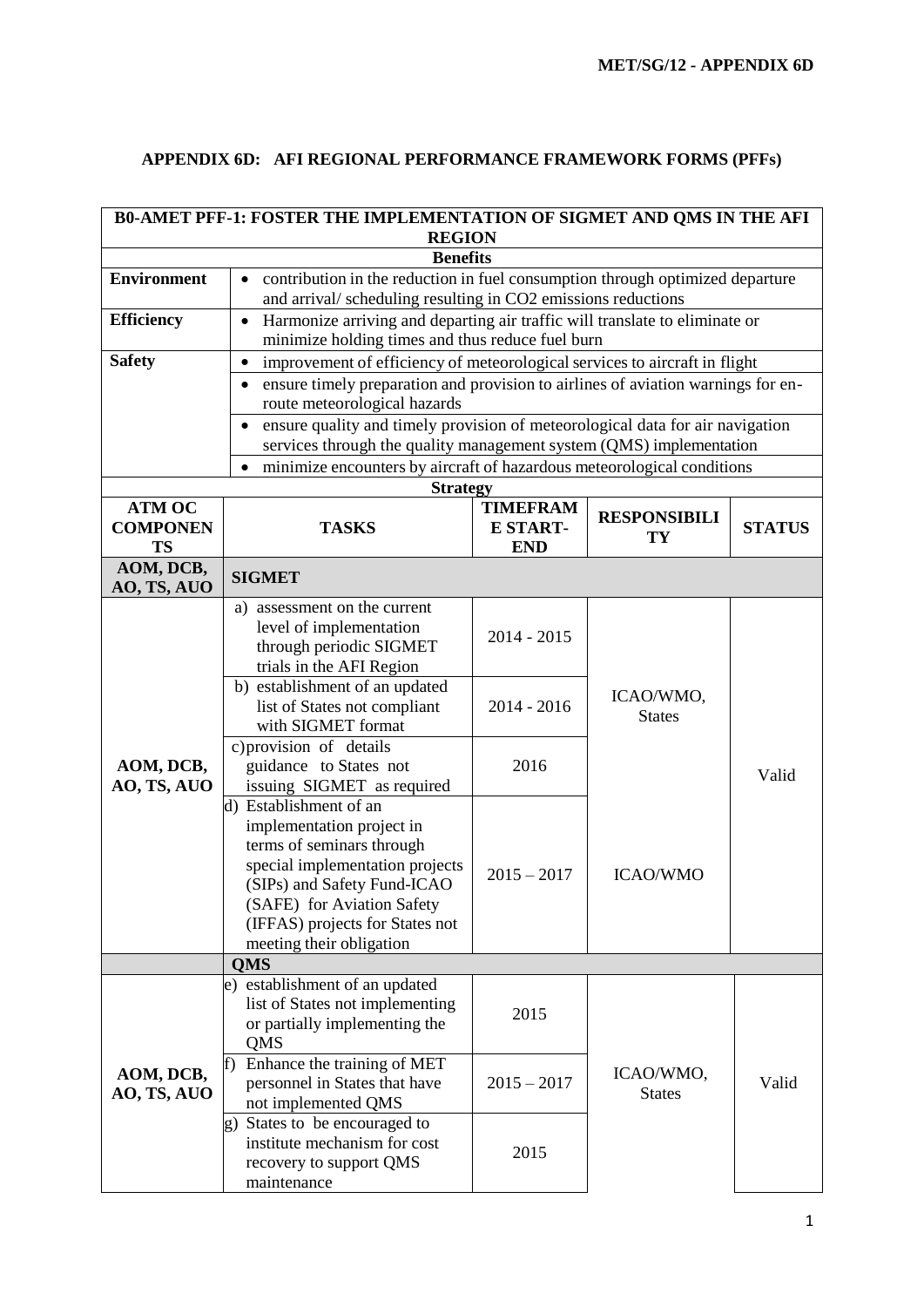|                                                                           | h) Establishment of an<br>implementation project in<br>terms of seminars and<br>consultancy services through<br>projects during the initial<br>stages of QMS implementation<br>for States                                                                                                                              | $2015 - 2017$ | <b>ICAO/WMO</b>            |       |  |
|---------------------------------------------------------------------------|------------------------------------------------------------------------------------------------------------------------------------------------------------------------------------------------------------------------------------------------------------------------------------------------------------------------|---------------|----------------------------|-------|--|
|                                                                           | Removal of Air Navigation Deficiencies in the MET Field                                                                                                                                                                                                                                                                |               |                            |       |  |
| AOM, DCB,<br>AO, TS, AUO                                                  | Assess and confirm the<br>$\mathbf{i}$<br>current air navigation<br>deficiencies in the MET field<br>through State Letters and<br>surveys in the concerned<br><b>States</b>                                                                                                                                            | 2015          | <b>ICAO</b>                | Valid |  |
|                                                                           | Visit the remaining AFI<br>$\mathbf{j}$<br>States not listed and establish<br>an updated list of MET<br>deficiencies                                                                                                                                                                                                   | 2015-2016     | <b>ICAO</b>                | Valid |  |
|                                                                           | Conduct specific training<br>k)<br>workshops in French and<br><b>English to assist States</b><br>concerned to address<br>deficiencies related to the<br>implementation of the<br>AMBEX scheme and provide<br>further advice and awareness                                                                              | 2015-2018     | <b>ICAO</b>                |       |  |
|                                                                           | establishment of an updated<br>$\vert$<br>list of deficiencies of States<br>not compliant with SIGMET<br>format                                                                                                                                                                                                        | $2014 - 2016$ | ICAO/WMO,<br><b>States</b> |       |  |
|                                                                           | Establish an action plan to<br>m)<br>assist concerned States in<br>their effort to remove long<br>lasting MET deficiencies                                                                                                                                                                                             | 2016-2018     | <b>ICAO</b>                | Valid |  |
|                                                                           | Establishment of an<br>$\mathbf{n}$<br>implementation project in<br>terms of State missions<br>through special<br>implementation projects<br>(SIPs) and Safety Fund-ICAO<br>(SAFE) for Aviation Safety<br>(IFFAS) projects for States<br>not meeting their obligation                                                  | 2016-2018     | <b>ICAO/WMO</b>            | Valid |  |
| Transition to Aeronautical Meteorological Information in the Future SWIM- |                                                                                                                                                                                                                                                                                                                        |               |                            |       |  |
| AOM, DCB,<br>AO, TS, AUO                                                  | <b>Enabled Environment in the AFI Region</b><br>Encourage AFI regional<br>O)<br><b>OPMET Databanks (RODBs)</b><br>in Dakar and Pretoria, to<br>continue to develop capability<br>of handling OPMET data in<br>digital format (XML/GML),<br>test XML/GML codes, take a<br>leading role over the<br>transition aspect to | 2015-2016     | <b>ICAO/WMO</b>            | Valid |  |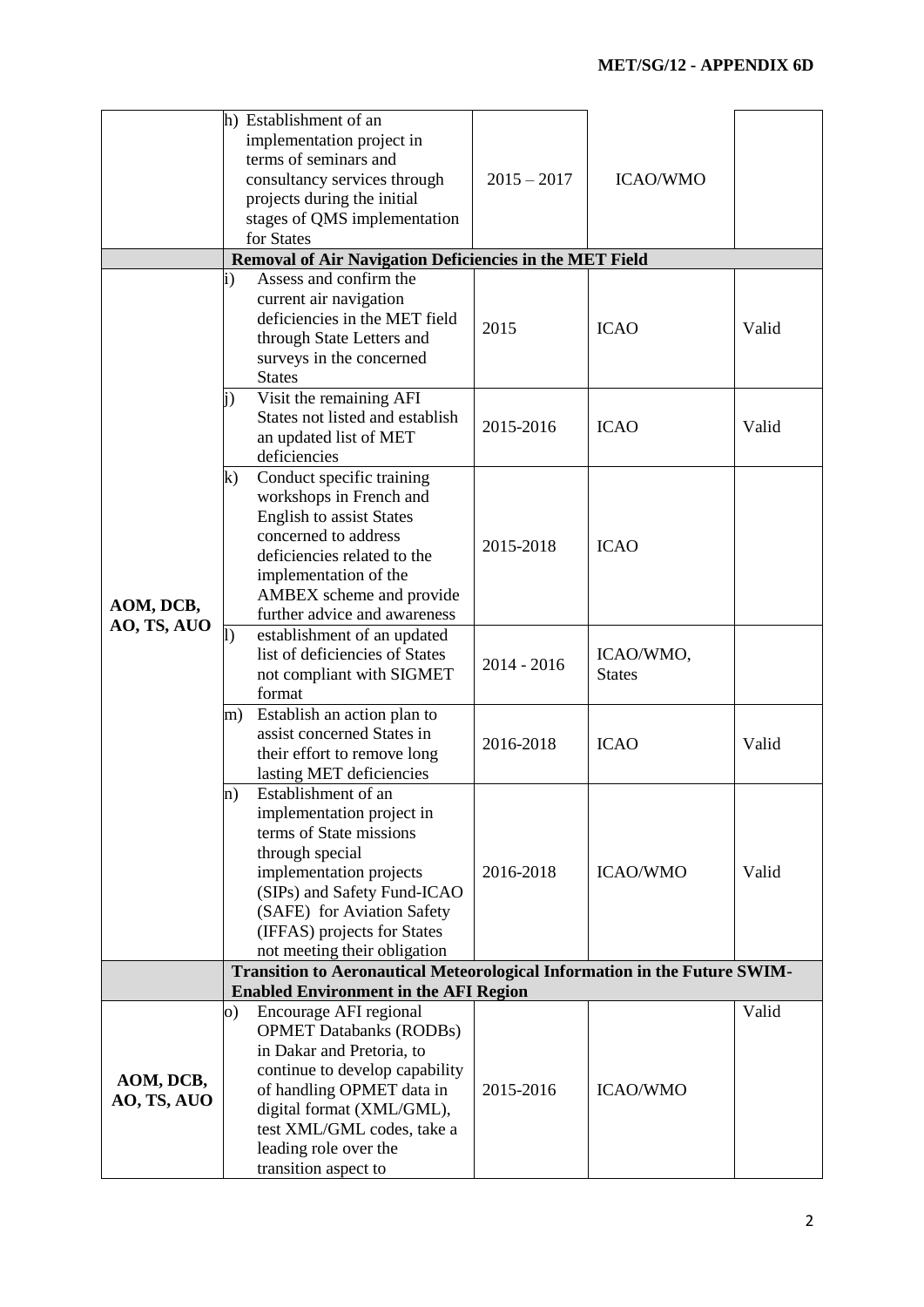|                                  | XML/GML and provide<br>technical assistance as<br>required to other AFI States                                                                                                                                                                                                               |           |                    |       |
|----------------------------------|----------------------------------------------------------------------------------------------------------------------------------------------------------------------------------------------------------------------------------------------------------------------------------------------|-----------|--------------------|-------|
|                                  | ICAO in coordination with<br>$\mathbf{p}$ )<br>WMO and AFI RODBs<br>Dakar/Pretoria Provider Sates<br>start assisting AFI States in<br>developping capability of<br>handling OPMET data in<br>digital format                                                                                  | 2016-2017 | <b>ICAO/States</b> | Valid |
|                                  | AFI States start progressive<br>$\mathbf{q}$<br>implementation of<br>XML/GML-based exchange<br>format for METAR, SPECI,<br>TREND, TAF and SIGMET<br>in accordance with<br>Amendment 77 to ICAO<br>Annex 3                                                                                    | 2016-2018 | <b>States</b>      | Valid |
|                                  | Establishment of an<br>r)<br>implementation project in<br>terms of training workshops<br>and State missions through<br>special implementation<br>projects (SIPs) and Safety<br>Fund-ICAO (SAFE) for<br><b>Aviation Safety (IFFAS)</b><br>projects for States not<br>meeting their obligation | 2016-2018 | <b>ICAO/WMO</b>    | Valid |
| <b>Linkage to</b><br><b>GPIs</b> | GPI/19: Meteorological systems                                                                                                                                                                                                                                                               |           |                    |       |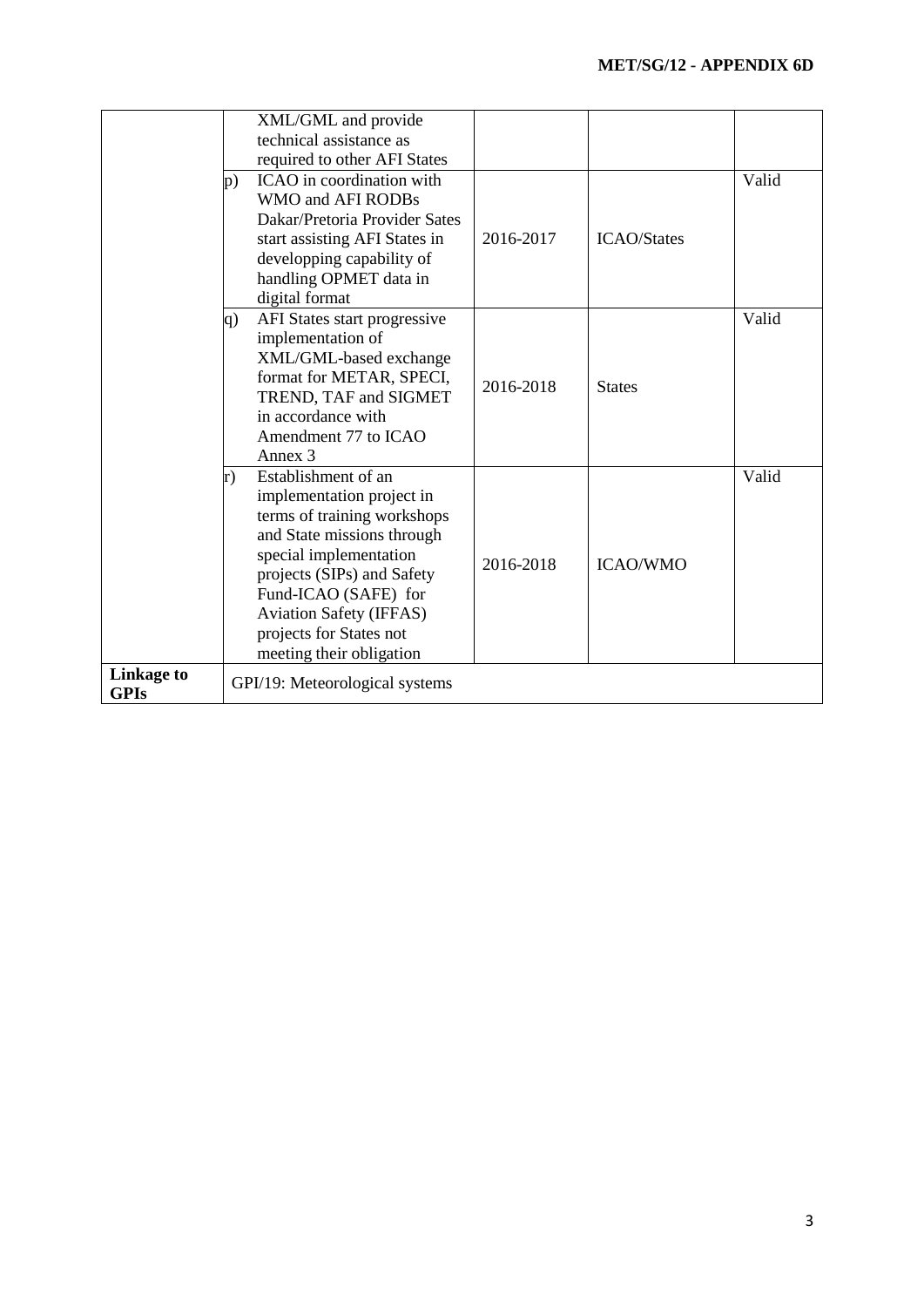## **APPENDIX 6D: AFI REGIONAL PERFORMANCE FRAMEWORK FORMS (PFFs)**

|                                                                                                                                                 | <b>B0-AMET PFF-2: FOSTER THE IMPLEMENTATION OF TERMINAL AREA WARNINGS AND</b>                  |                            |                     |               |  |  |
|-------------------------------------------------------------------------------------------------------------------------------------------------|------------------------------------------------------------------------------------------------|----------------------------|---------------------|---------------|--|--|
|                                                                                                                                                 | FORECASTS, PROVISION OF WAFS FORECASTS AND OPTIMIZATION OF OPMET DATA                          |                            |                     |               |  |  |
|                                                                                                                                                 | <b>EXCHANGES IN THE AFI REGION</b>                                                             |                            |                     |               |  |  |
| <b>Benefits</b><br><b>Environment</b><br>contribution in the reduction in fuel consumption; the benefits will lead to reduction in<br>$\bullet$ |                                                                                                |                            |                     |               |  |  |
|                                                                                                                                                 | greenhouse gases                                                                               |                            |                     |               |  |  |
| <b>Efficiency</b>                                                                                                                               | improvement of efficiency in meteorological services to aircraft in flight                     |                            |                     |               |  |  |
|                                                                                                                                                 | ensure timely preparation and provision to airlines of aviation warnings for<br>$\bullet$      |                            |                     |               |  |  |
|                                                                                                                                                 | terminal area meteorological hazards                                                           |                            |                     |               |  |  |
|                                                                                                                                                 | improvement in the efficiency of flight planning by airlines taking into account               |                            |                     |               |  |  |
|                                                                                                                                                 | prevailing and expected meteorological conditions along the route based on WAFS<br>forecasts   |                            |                     |               |  |  |
| <b>Safety</b>                                                                                                                                   | minimize encounters by aircraft of hazardous meteorological conditions<br>$\bullet$            |                            |                     |               |  |  |
|                                                                                                                                                 | <b>Strategy</b>                                                                                |                            |                     |               |  |  |
|                                                                                                                                                 | Short term (2010-2012) : Medium term (2012 - 2016)                                             |                            |                     |               |  |  |
| <b>ATM OC</b>                                                                                                                                   |                                                                                                | <b>TIMEFRAME</b>           | <b>RESPONSIBILI</b> |               |  |  |
| <b>COMPONEN</b>                                                                                                                                 | <b>TASKS</b>                                                                                   | <b>START-END</b>           | TY                  | <b>STATUS</b> |  |  |
| <b>TS</b>                                                                                                                                       | <b>Terminal area warnings and forecasts</b>                                                    |                            |                     |               |  |  |
|                                                                                                                                                 | a) Assessment of the current level                                                             |                            |                     |               |  |  |
|                                                                                                                                                 | of implementation of facilities at                                                             |                            |                     |               |  |  |
|                                                                                                                                                 | aerodromes for monitoring                                                                      | 2015-2016                  | States/ICAO/WMO     |               |  |  |
|                                                                                                                                                 | hazardous meteorological                                                                       |                            |                     |               |  |  |
|                                                                                                                                                 | conditions                                                                                     |                            |                     |               |  |  |
|                                                                                                                                                 | b) Provision of details guidance to<br>States not issuing terminal area                        | 2015                       | <b>ICAO/WMO</b>     |               |  |  |
|                                                                                                                                                 | warnings and forecasts                                                                         |                            |                     |               |  |  |
|                                                                                                                                                 | c) Implementations of aerodrome                                                                |                            |                     |               |  |  |
| AOM, DCB,                                                                                                                                       | warnings, wind shear                                                                           |                            |                     |               |  |  |
| AO, TS, AUO                                                                                                                                     | warnings/alerts and water<br>2015-2018<br><b>ICAO</b>                                          |                            |                     | Valid         |  |  |
|                                                                                                                                                 | thickness on the runway to                                                                     |                            |                     |               |  |  |
|                                                                                                                                                 | support runway safety plans<br>d) Establishment of an                                          |                            |                     |               |  |  |
|                                                                                                                                                 | implementation project in terms                                                                |                            |                     |               |  |  |
|                                                                                                                                                 | of seminars and consultancy                                                                    |                            |                     |               |  |  |
|                                                                                                                                                 | services through special                                                                       | 2015-2017<br><b>States</b> |                     |               |  |  |
|                                                                                                                                                 | implementation projects (SIP)                                                                  |                            |                     |               |  |  |
|                                                                                                                                                 | and Safety Fund-ICAO projects                                                                  |                            |                     |               |  |  |
|                                                                                                                                                 | respectively for States not                                                                    |                            |                     |               |  |  |
|                                                                                                                                                 | meeting their obligation                                                                       |                            |                     |               |  |  |
|                                                                                                                                                 | World area forecast system (WAFS) and International Airways Volcano Watch<br>$(\mathbf{IAVW})$ |                            |                     |               |  |  |
|                                                                                                                                                 | Conduct training seminars in<br>e)                                                             |                            |                     | Valid         |  |  |
|                                                                                                                                                 | French and English on new                                                                      | 2014-2015                  | <b>ICAO/WMO</b>     |               |  |  |
|                                                                                                                                                 | WAFS gridded forecasts                                                                         |                            |                     |               |  |  |
|                                                                                                                                                 | Establishment of an updated list<br>f)                                                         |                            |                     | Valid         |  |  |
|                                                                                                                                                 | of States not receiving WAFS                                                                   |                            |                     |               |  |  |
|                                                                                                                                                 | products and areas of constraints<br>in implementing SADIS VSAT                                | $2015 - 2017$              | <b>ICAO</b>         |               |  |  |
|                                                                                                                                                 | and FTP service and States                                                                     |                            |                     |               |  |  |
|                                                                                                                                                 | concerned to develop remedial                                                                  |                            |                     |               |  |  |